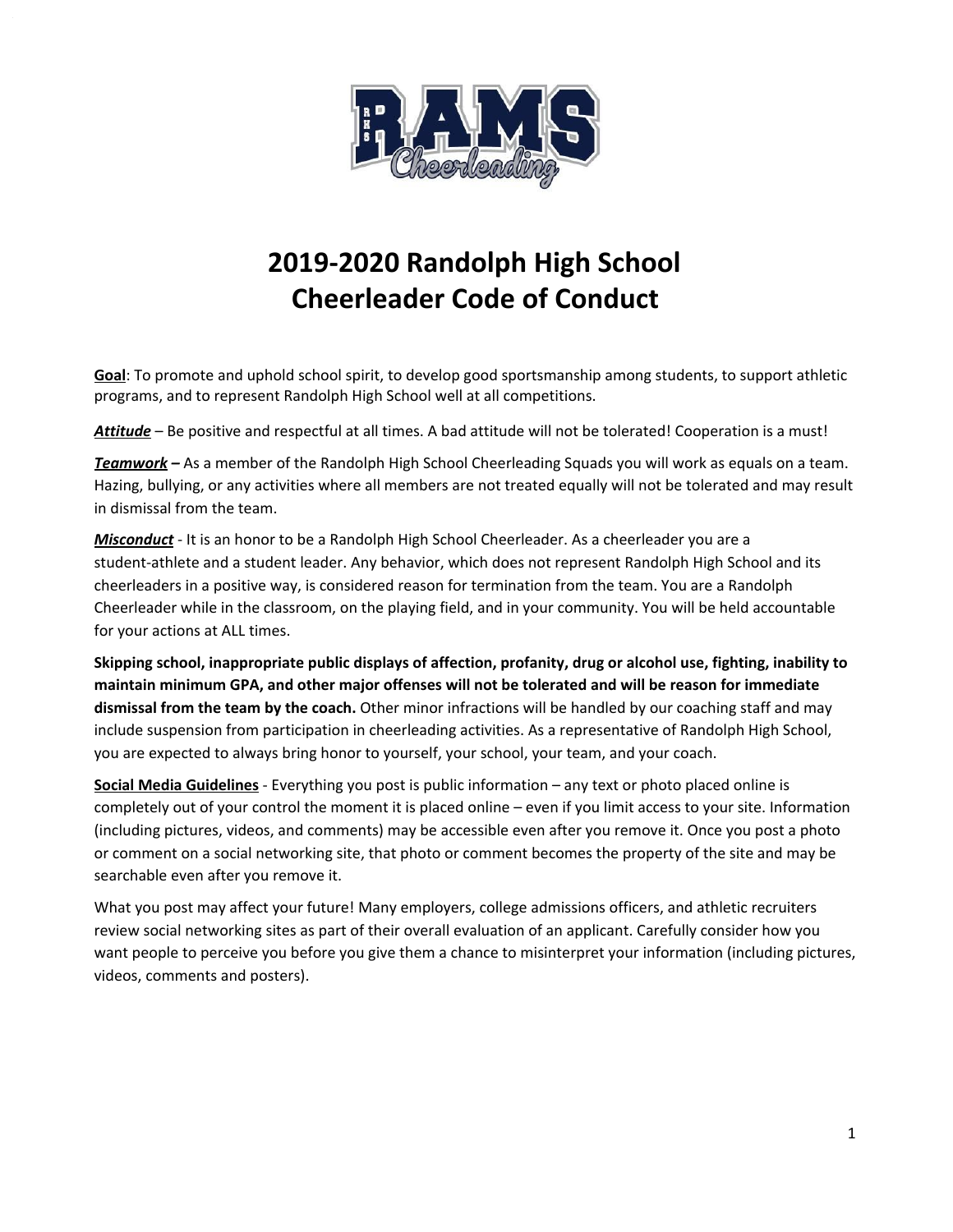

Social Media Guidelines (cont.) The Randolph High School Athletic Department will not tolerate disrespectful comments and behavior online such as but not limited to:

- o Derogatory language or remarks that may harm teammates or coaches; other RHS student athletes, teachers or coaches; and student athletes, coaches or representatives of other schools, including comments that may be disrespectful to opposing teams.
- o Photos or statements depicting violence, hazing, bullying; sexual harassment; full or partial nudity; vandalism; underage drinking, selling, possessing, using controlled substances; or any other illegal behavior or inappropriate gestures.
- o Creating a serious danger to the safety of another person or making a credible threat of serious physical or emotional injury to another person.
- o Indicating knowledge of an unreported school or team violation regardless if the violation was unintentional or intentional.

Think about who you represent: yourself, your family, your teammates and coaches, and your school. Like it or not, people are going to associate everything you post with you and what you represent. Protect yourself by maintaining a self-image of which you can be proud for years to come.

Participation – All cheerleaders are required to participate in all games, practices, fundraising activities, and other events as determined by the coach.

Appearance – All cheerleaders are required to be in proper uniform. This includes a neat appearance and clean uniform pieces and accessories. Personal hygiene is important. Cheerleaders are not to chew gum, have long nails, or wear jewelry while in uniform or at practice.

Skill - Cheerleaders must be athletes. Cheerleading involves aspects of several athletic activities: agility and coordination of gymnastics, stamina of track, strength of body building, vertical leap for jumps, balance and flexibility of dance, etc.

Academics – Athletes must follow the school policies and regulations for academic eligibility.

Priorities - As a student-athlete, your grades and education are most important. Cheering for Randolph involves more than just football and basketball games; it is a year-round sport. Cheerleading is an incredible amount of hard work and dedication. It requires a real commitment, not just to the sport of cheerleading, but to Randolph High School, your coach, and your teammates. Our practices can be strenuous. We will build endurance, strength, and integrity here at RHS. You will be expected to give 100%. If interested in joining our competition team you must be willing to put cheering for Randolph ahead of all other outside activities, including All-Star teams and jobs.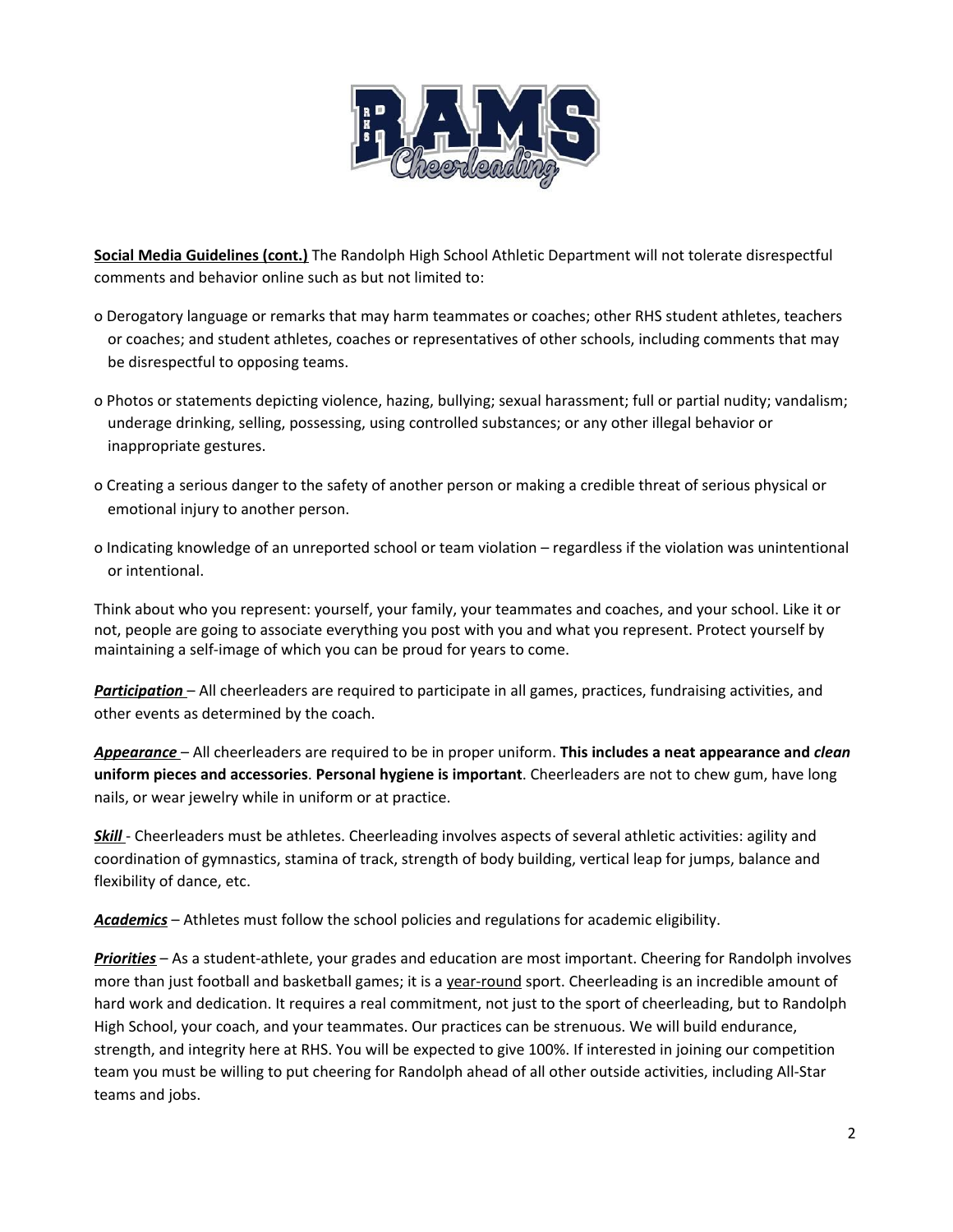

Attendance - Attendance at all team functions is mandatory. Work and non-school activities should not interfere with practice, games, or any other scheduled event. Scheduled appointments should be scheduled for game days prior to a game or non-practice days. The coach must be contacted at least 24 hours in advance if a cheerleader must miss an event. Excused or unexcused absences may result in a cheerleader not cheering at that week's game (at the coaches' discretion). Tardiness of any kind may also result in a cheerleader not cheering at that week's game (at the coaches' discretion). If a cheerleader is not cheering for disciplinary reasons or is injured, that cheerleader is still required to attend all activities. In cases of repeated failure to meet expectations, a cheerleader may be suspended from the team and may not be able to dress for an activity.

Game etiquette - Cheerleaders are expected to display outstanding conduct and sportsmanship at all times. They are expected to concentrate on the game and to lead the cheers until the final seconds of the game. There should be no socializing with anyone while cheering. Realize it or not all eyes are on you while cheering. Public displays of affection of any kind will not be tolerated. You are a representative of Randolph High School and must act in a manner that will make all proud. Cheerleaders must stay together at all times and will only be excused by the coach. If a cheerleader does not return to cheer by the time designated by the coach, she will not cheer the rest of the game. In cases of repeated tardiness, the coach may suspend the cheerleader from cheering.

Uniforms- It is an honor to wear a Randolph Cheerleading uniform. It is your responsibility to treat all pieces of your uniform with care. Uniforms, including shoes, are not to be worn except to cheerleading activities. Your uniform may only be worn by you, and may not be borrowed by anyone, including other cheerleaders. Adjustments or alterations to any uniform should not be made without approval from the coach (darts, hems, zippers, etc.). All uniform pieces must be regularly laundered according to the care instructions. Uniforms are the property of Randolph High School and must be returned CLEANED at the end of the season. At this time all uniforms will be checked for holes, snags, stains and unapproved alterations. The cheerleader will be charged with replacement costs for any damages.

Transportation - Transportation to home games is the responsibility of the cheerleader. The district will provide transportation to away games. If a bus is provided for away games, all cheerleaders must ride the bus to and from the game. Your coaches will not be responsible for the transportation of cheerleaders. All of these requirements are implemented to ensure the safety of our athletes. This is of the utmost importance.

Captains - Captains may be removed from their title by the coach at any time if they are not fulfilling their duties or if they fail to live up to the expectations set forth in this document.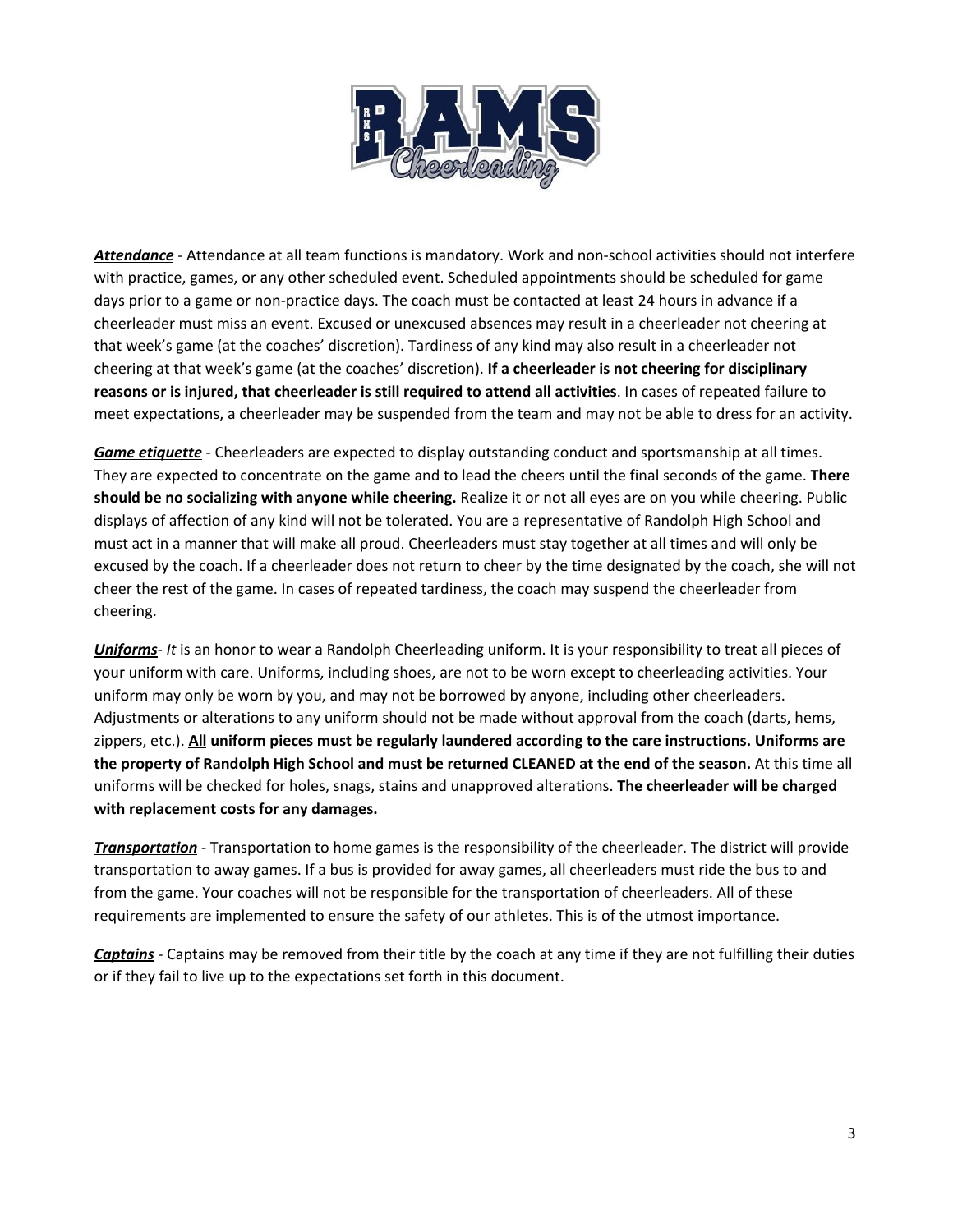

### Cheerleading Consequence Chart

#### Grades:

Unsatisfactory Grade Report - 1 practice suspension Inability to maintain minimum GPA – Removal from team

#### Missed Events (unexcused)

- 1<sup>st</sup>: 1 game suspension
- 2<sup>nd</sup>: Additional game suspension
- 3<sup>rd</sup>: Removal from team

An absence can only be deemed excusable by the coach who must be notified 24 hours prior to the absence. The Coach will determine if it is an excused or unexcused absence. Doctor's Appointments, work, and other non-school related activities will not be excused. If you are absent from one practice during a week you may not be able to cheer at the game or half time routine that weekend.

If a participant is unable to meet the requirements listed in this document (attitude, etiquette, participation, appearance, etc.) they will be dismissed from an event which will result in an Unexcused Absence. This will be done at the coach's discretion.

Your coach is AACCA Safety Certified and vows to put your safety as the number one priority at all times. We will require proficiency before progression and you will never be asked to move forward to a more difficult skill until you are mentally and physically prepared. We expect all practices to be taken seriously, especially when stunting is concerned. We cannot be held liable for negligence or any other claim.